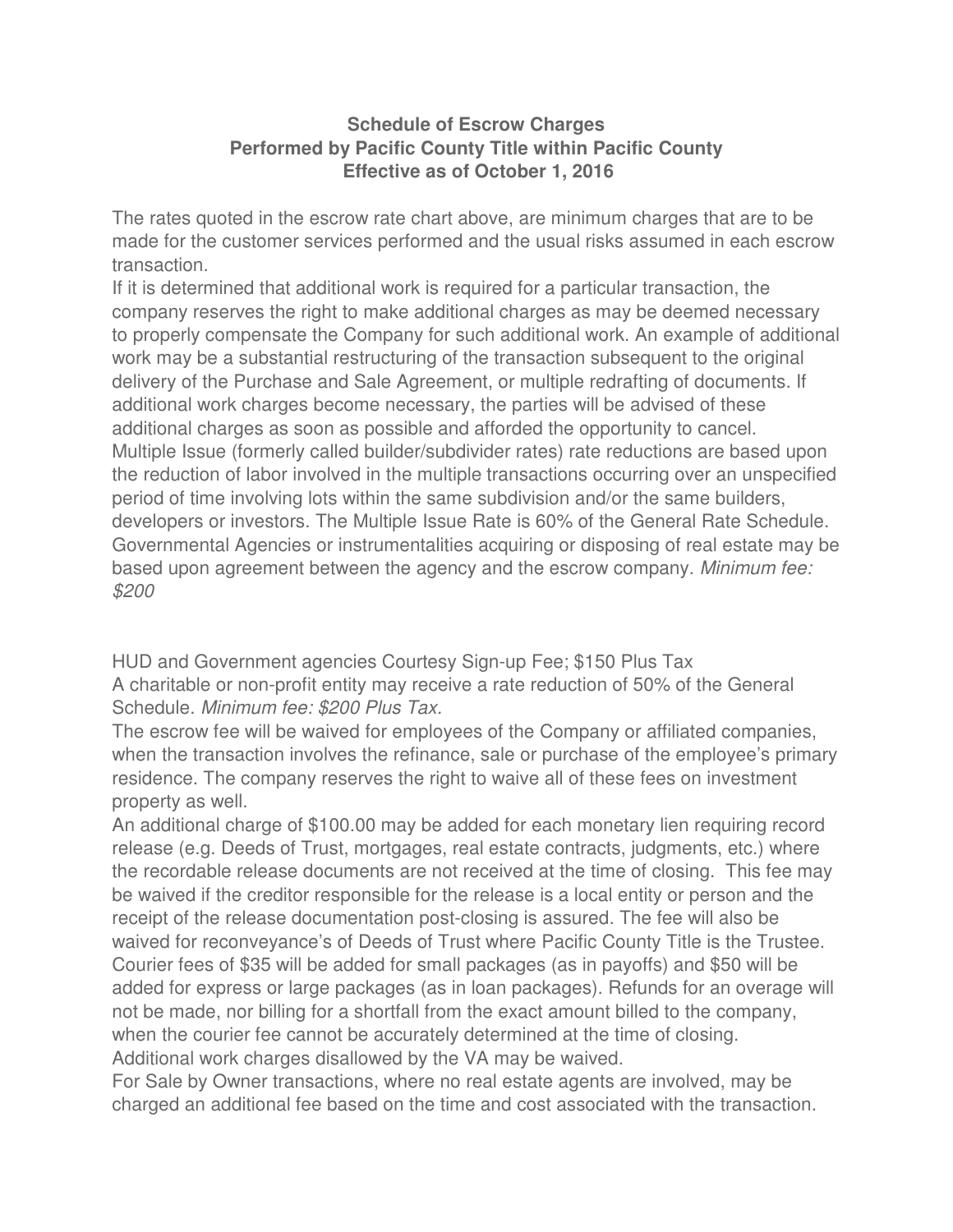Short Sale transactions, where the bank is accepting a short payoff for one or more loans may be charged an additional fee based on the time and cost associated with the closing of the transaction.

When funds are held back after closing per customer instructions the company reserves the right to charge \$125.00 to disburse these funds at a later date(s). This charge may be increased depending on the work involved in holding back these funds and the number of times money is disbursed.

Active Military Personnel may receive a \$100.00 discount off of their qualifying rate (the company must be told about the active duty prior to starting the escrow process). The company may waive any of the above fees if the transaction is not consummated. Said company reserves the right to match any quoted rate by a competitor doing business in Washington State.

The Standard County Recording Fees will be passed along to the customer at the exact rate the Company is charged.

Any electronic recording fees known as E-recording fees that are charged to the company may be added to the recording fees being charged to the customer.

| <b>Sales Price up</b>   | <b>Escrow</b> | <b>Sales Tax (</b> | <b>Total Fee +</b> | 1/2 Total Fee   |
|-------------------------|---------------|--------------------|--------------------|-----------------|
| to & including          | Fee           | $8.00\%$ )         | <b>Tax</b>         | (Including tax) |
| \$40,000.00             | \$625.00      | \$50.00            | \$675.00           | \$337.50        |
| \$80,000.00             | \$705.00      | \$56.40            | \$761.40           | \$380.70        |
| \$120,000.00            | \$785.00      | \$62.80            | \$847.80           | \$423.90        |
| \$160,000.00            | \$865.00      | \$69.20            | \$934.20           | \$467.10        |
| \$200,000.00            | \$945.00      | \$75.60            | \$1,020.60         | \$510.00        |
| \$250,000.00 \$1,025.00 |               | \$82.00            | \$1,107.00         | \$553.50        |
| \$300,000.00 \$1,105.00 |               | \$88.40            | \$1,193.40         | \$596.70        |
| \$350.000.00 \$1,185.00 |               | \$94.80            | \$1,279.80         | \$639.90        |
| \$400,000.00 \$1,265.00 |               | \$101.20           | \$1,366.20         | \$683.10        |
| \$450,000.00 \$1,345.00 |               | \$107.60           | \$1,452.60         | \$726.30        |
| \$500,000.00 \$1,425.00 |               | \$114.00           | \$1,539.00         | \$769.50        |
| \$550,000.00 \$1,505.00 |               | \$120.40           | \$1,625.40         | \$812.70        |
| \$600,000.00 \$1,585.00 |               | \$126.80           | \$1,711.80         | \$855.90        |
| \$650,000.00 \$1,665.00 |               | \$133.20           | \$1,798.20         | \$899.10        |
| \$700,000.00 \$1,745.00 |               | \$139.60           | \$1,884.60         | \$942.30        |
| \$750,000.00 \$1,825.00 |               | \$146.00           | \$1,971.00         | \$985.50        |
| \$800,000.00 \$1,905.00 |               | \$152.40           | \$2,057.40         | \$1,028.70      |
| \$850,000.00 \$1985.00  |               | \$158.00           | \$2,143.80         | \$1,071.90      |
| \$900,000.00 \$2,065.00 |               | \$165.20           | \$2,230.20         | \$1,115.10      |
| \$950,000.00 \$2,145.00 |               | \$171.60           | \$2,316.60         | \$1,158.30      |

**For rates above \$950,000.00, please call for a quote.**